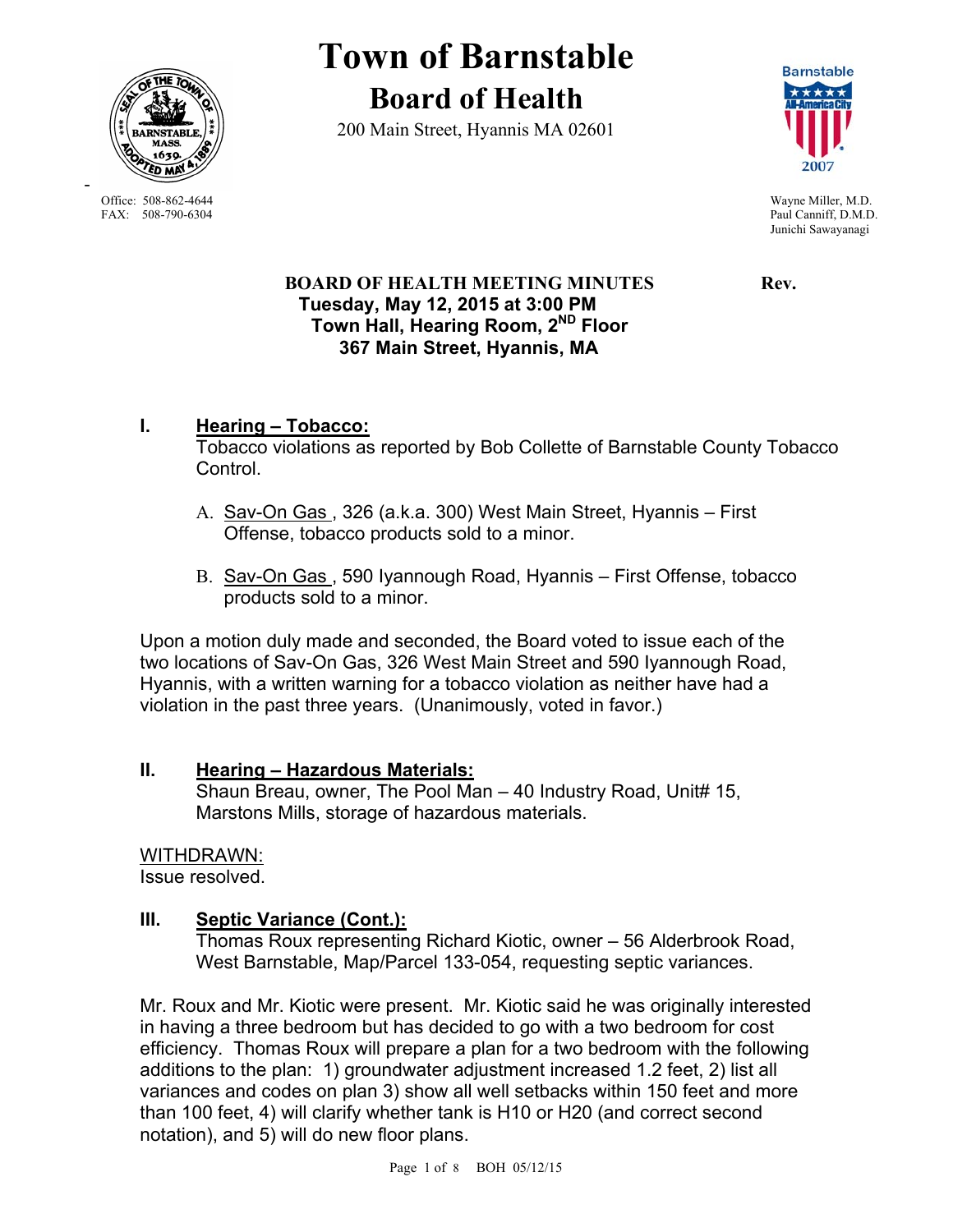Upon a motion duly made and seconded, the Board voted to continue this item to June 9, 2015. (Unanimously, voted in favor.)

# **IV. Septic Variance:**

A. Peter McEntee representing Peter and Kathleen Shea, owners – 483 Elliott Road, Centerville, Map/Parcel 227-116, 26,320 square foot parcel, multiple variances.

Mr. McEntee presented his plan. The staff had no objections to granting the variances. Mr. McEntee said when using the method of counting rooms to calculate bedroom count available, it would come out to 5 bedrooms available. However, the system design chosen is a four bedroom. The rooms in the basement have been there and are already pre-existing. A four-bedroom deed restriction would be acceptable.

Upon a motion duly made and seconded, the Board voted to grant the variances with the following conditions: 1) a four bedroom deed restriction be recorded at the Barnstable County Registry of Deeds and a proper copy be submitted to the Health Division prior to the septic permit. Note: the correction on the Board's summary of variances was acknowledged: A) a 7' variance S.AS. to cellar wall for a 13' (not 17') setback, and B) a 56' (not 58') variance, S.A.S. to coastal bank for a 45' setback. (Unanimously, voted in favor.)

B. Darren Meyer, Meyer & Sons, representing Victoria Viera, owner – 329 School Street, Cotuit, Map/Parcel 020-113, 0.87 acre parcel, septic variances.

Darren Meyer presented his plan. It is a three bedroom home. The Title V inspector found that the plumbing in the basement had never been connected to the main septic system installed in 2000. The basement is completed finished and it is not possible to connect that plumbing to the internal outlet to the current system.

Darren said the only option is to place a two-compartment tank o the lower level of the lot and pump it up to the existing septic system. Unfortunately, he said it would be 55 feet from the wetland and the d-box 91 feet.

Dr. Canniff asked about a monolithic tank. Mr. Meyer said to special order a twocompartment, H20 tank as a monolithic tank would be extremely expensive. An alternative was accepted. Mr. Meyers will confine the space of entry and parge the tank area with hydraulic cement to seal it. He will also conduct a water test to make sure it is water-tight.

Upon a motion duly made and seconded, the Board voted to grant the variances with the following conditions: 1) they will use hydraulic cement to seal the two compartment H20 tank and control the inflow and outflow , and 2) a water test on the tank will be done by Darren Meyer. (Unanimously, voted in favor.)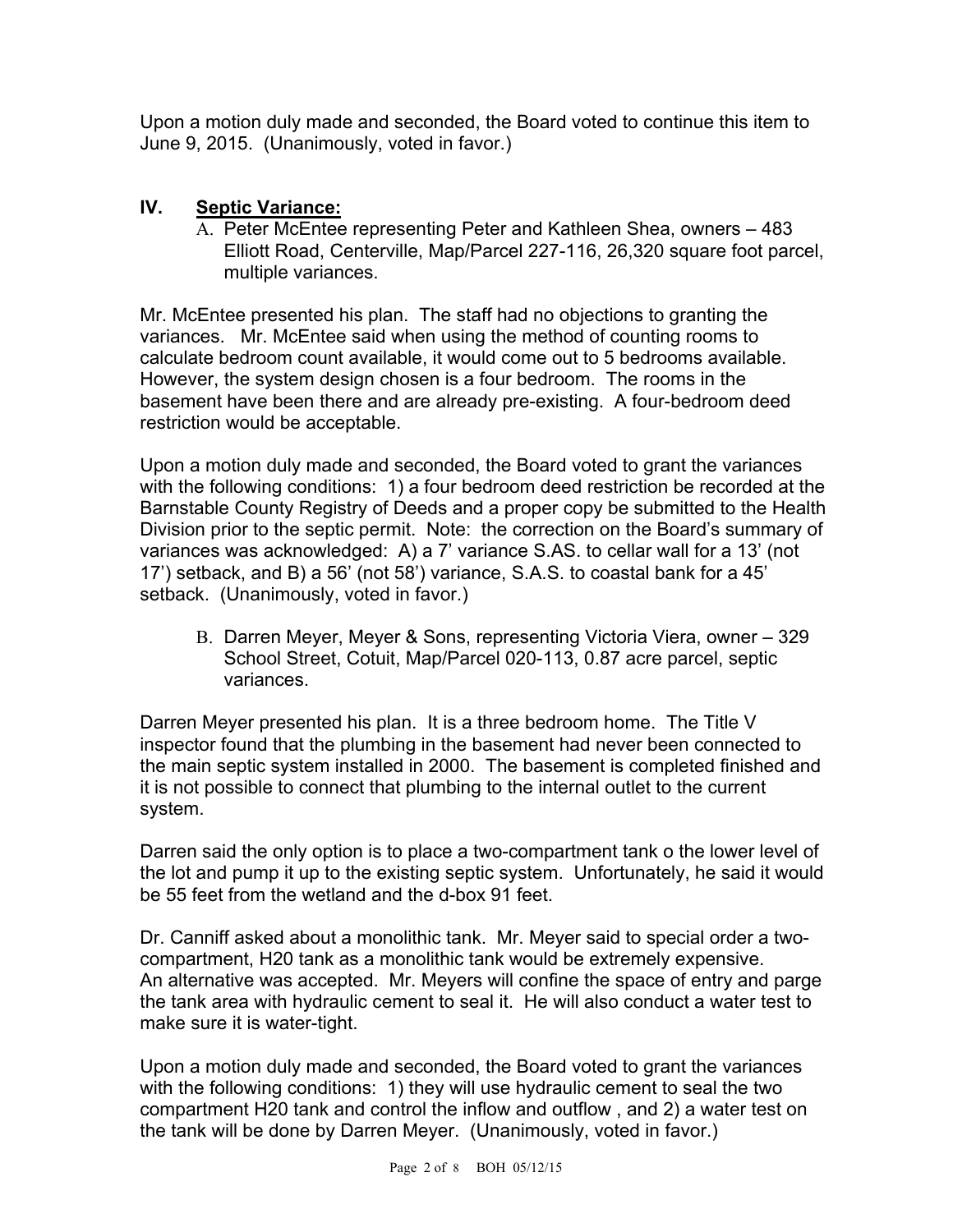## **V. Informal Discussion – Sewer Connection (Cont.):**  Gilbert Wood, owner – 730 and 740 Bearses Way, Hyannis

Gilbert Wood was not present.

Town Engineer Roger Parsons summarized prior items discussed on this matter – acknowledging that Mr. Wood did hook up his two units (Cape Tire and unit to Southeast of Cape Tire) to the sewer system in 2010 when it became available by connecting at Enterprise Road, crossing other owner's property, bringing water to the properties, and sewer rates are based on water use. Usually, the individual properties are separately metered. Separate metering was not at the time of connection. There is a single supply that goes into Unit# 740; then, is piped out to two other buildings. There are no bathroom facilities in #730. Currently, Unit# 740 is connected to a septic system. The sewer has been available to Unit# 740 since the late 1990's.

Mr. Wood expressed at an earlier meeting that the new owner of the property which his water line goes through has made reference that he will shut Mr. Wood's water off. Roger said the steps to proceed would be for one of the two property owners to file with Roger requesting a challenge to change the current situation. He believes that since there is still not a main to connect to in the frontage of Mr. Wood's property, the piping would be expected to stay as it is, in all fairness.

Dr. Miller and Dr. Canniff both expressed a desire to have Unit# 740 hooked up as it is in a problematic section of the town and the sewer has been available for a long time. Mr. Wood will most likely opt to have the three buildings separately metered now that the ownerships have or will be changing.

The Board determined that a notice will be sent to Mr. Wood informing him that this will be on next month's agenda (June) and he is invited to come before the Board in order to discuss an order to hook up his other building(s) to sewer.

## **VI. Informal Discussion – Nitrogen Land Credit:**

Thomas Bunker, BSS Design, representing Timothy and Italia Luff, owners – 90 East Lane, Cotuit, Map/Parcel 037-018, 0.97 acre parcel, and Timothy Luff, owner - -0- Old Post Road, Cotuit, Map/Parcel 037-004, 2.24 acre parcel, both parcels are in Zone II.

Thomas Bunker presented his plan. He is looking to use 1.1 credits from the -0- Old Post Road parcel and apply it to the house lot of 90 East Lane Road. The properties are almost adjacent to each other. They are both in the Zone II Wellhead Protection which is restricted to three bedrooms per acre.

Mr. McKean said that he discussed this with Brian Dudley, MA DEP, and the piece to be used for the credit could not be used for anything including no lawn, no fertilizer, and no animals, once it is used in this manner.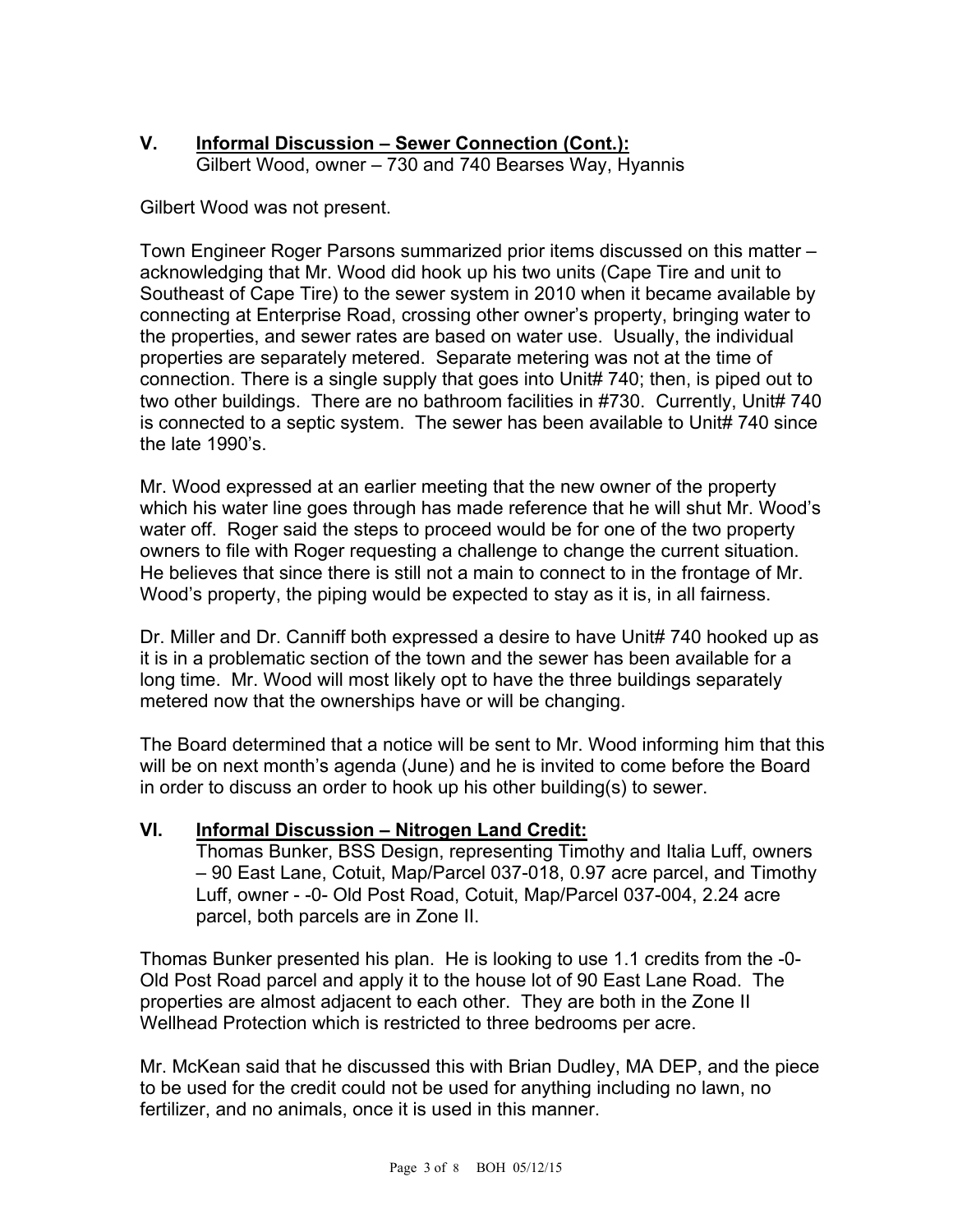Mr. McKean and Dr. Miller also explained that the Town Council had put a stipulation of no variances are to be granted in Zone II Well Protection Zone. Therefore, there are only three bedrooms allowed per acre on the house lot. One small corner of 90 East Lane is actually outside the zone. If the engineer is able to design a system and its reserve area to fit inside that corner, then they would be allowed to put more bedrooms on the property and wouldn't need to do the Nitrogen Land Credit.

Mr. Bunker acknowledged that was not possible and appreciated the clarification.

## **VII. Extension Deadline for Sewer Connection**

Bradford Malo, Coastal Engineering Company, representing Harbor Village Condominiums, 160 Marston Avenue, Hyannis, Map/Parcel 288-180, previous deadline extension expired April 30, 2015.

Bradford Malo said Bortolotti Construction is working on connecting the 21 condo units on Stewarts Creek to the sewer. There are a few items to be finished and are requesting a two- week extension.

Upon a motion duly made and seconded, the Board voted to extend the deadline to connect to sewer to May 15, 2015. (Unanimously, voted in favor.)

## **VIII. I/A Monitoring Plan:**

Michael Lavington, owner – 112 Nye's Neck Road East, Centerville, Map/Parcel 232-011-002, requesting a reduction in testing.

No one was present.

Mr. McKean said the staff reviewed the testing results. The results were very good and suggests reducing the monitoring to twice a year. Mr. McKean would like to see the well water tested. The monitoring results were some of the best results the Board had seen.

Upon a motion duly made and seconded, the Board voted to reduce the monitoring to twice a year pending the receipt of a well water test result. (Unanimously, voted in favor.)

## **IX. Food (Cont.):**

Hyannis Anglers Club – 235 Ocean Street, (Upstairs and Downstairs) Hyannis. restroom facilities.

Attorney David Lawler, representing Hyannis Anglers Club, was present. The Hyannis Anglers Club owns both the upstairs and downstairs units. They are interested in renting the downstairs space out to another food service establishment and will be coming before the Licensing Committee. The Hyannis Angles Club signed a letter stating they agree to share the restrooms upstairs with the tenant downstairs. Currently the men's room up and downstairs each have a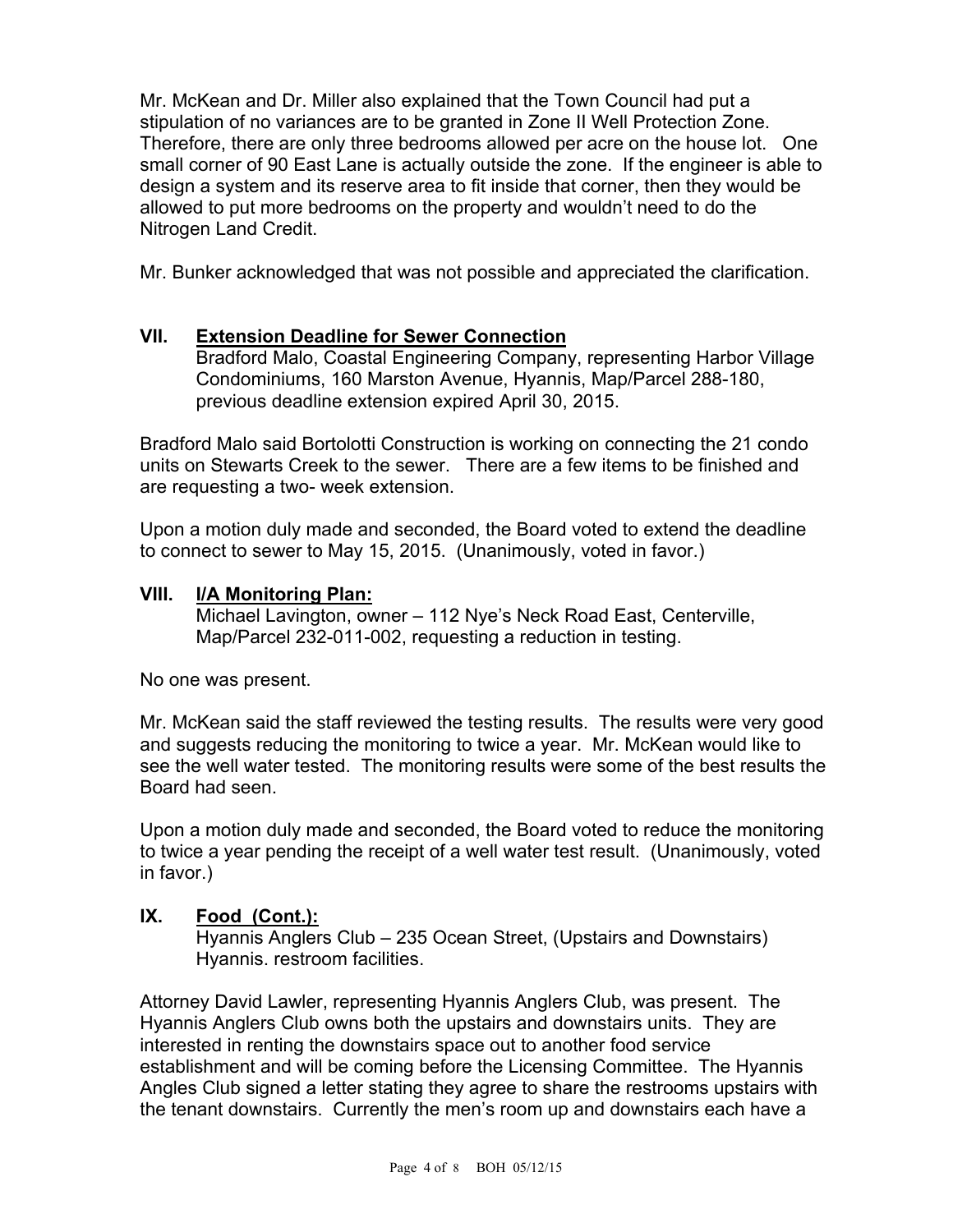urinal and a toilet, the ladies room upstairs has two toilets and the downstairs ladies room has one toilet but will have a second toilet put in.

Upon a motion duly made by Dr. Miller, seconded by Dr. Canniff, the Board voted to grant a toilet facility variance with the following conditions: 1) there will be 99 seats downstairs and 109 total seats (inside and outside) upstairs, 2) an agreed upon document be generated and signed by owner (using the upstairs space) and the downstairs tenants, once rented, which insures the sharing of the bathrooms up and down stairs with employees from each, and 3) a clear drawing of the restrooms will be submitted to Health. (Unanimously, voted in favor.)

## **X. Food (New):**

A. Matt Baecker and Mike Baldwin, Five Guys – Cape Cod Mall, 793 Iyannough Road, Hyannis, restroom facilities variance.

Mike Baldwin, franchisee, was present and said they are planning to open May  $19<sup>th</sup>$ . They originally had a 62 seat floor plan, not realizing the toilet facility issue.

The revised floor plan is requesting 50 seats and Sears has agreed to allow their employees to use their restroom facilities. There would be approximately 8 employees per shift. There are no plans to have outside seating and there is no space available.

Dr. Miller said the Board has granted variances up to 25% above the allowed seating in the past which would be 62 seats in this case. Also, the Board acknowledged that a large percentage of Five Guys's business will be take-out. Mr. Baldwin agreed as 60% of volume is expected to be take-out.

There are two stalls in the ladies room and one stall in the men's room into the restaurant. The restrooms in Sears are 125 feet away and there are four stalls in each of the men's and ladies' rooms which are always open.

Upon a motion duly made and seconded, the Board voted to grant the toilet facility variance with 62 seats. (Unanimously, voted in favor.)

B. Farmers Market, Hyannis – new location at 1336 Phinney's Lane, Hyannis (Cape Cod Beer).

Beth Marcus, co-owner of Cape Cod Beer, said that they would like to sponsor the Farmers Market at their location as the prior Hyannis Farmers Market is not going to be run this year. They are interested in having about 10 vendors and having the event on Friday afternoons during the summer and early fall.

After a discussion on shell fish, it was determined that the Board asked that Beth take the vendor, Sea Farms, off the list until further determination is made. Also, the Board did not approve of Local Scoop preparing crepes at their table due to the element of being outside and that it contains eggs which can be hazardous.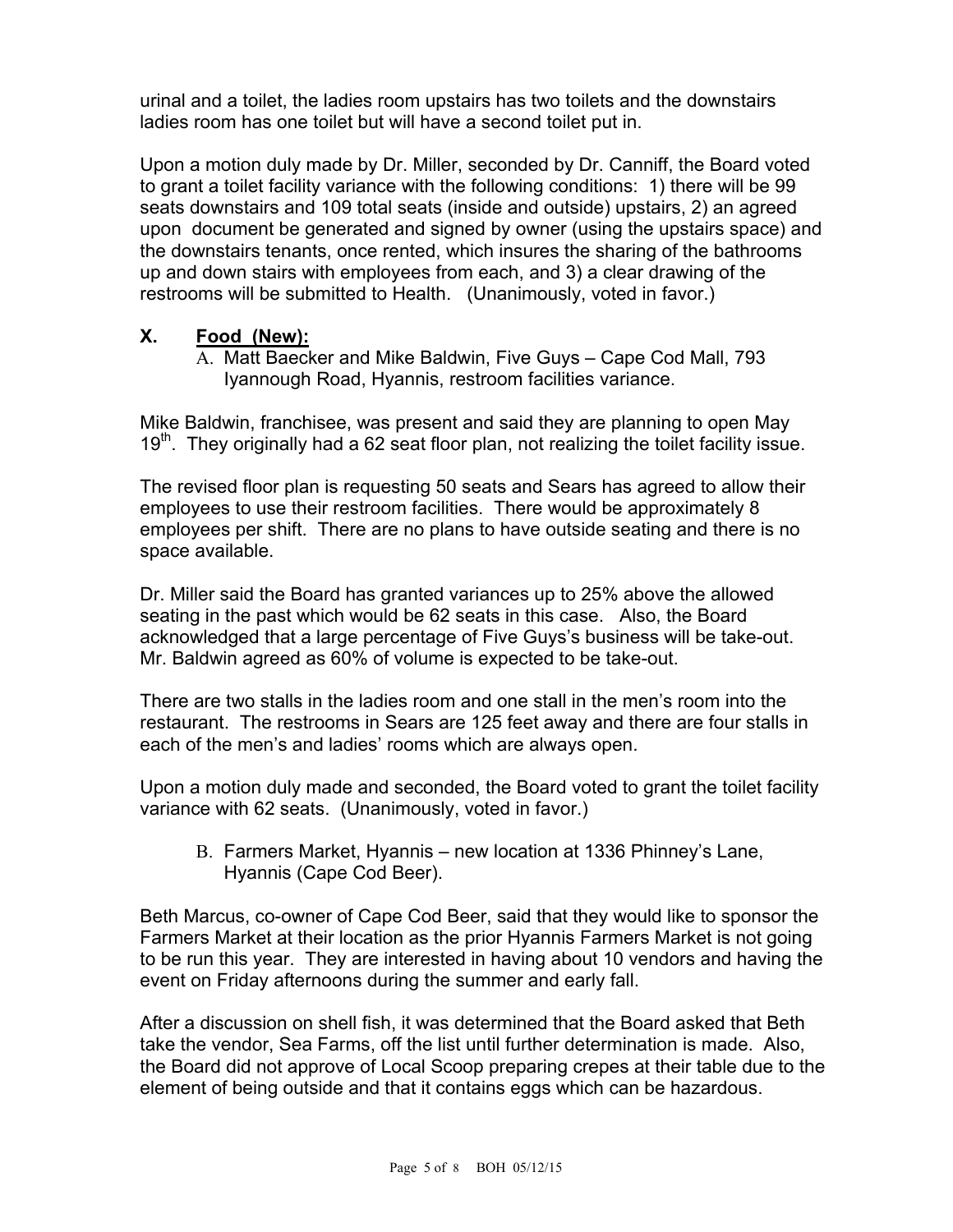When asked if a mobile truck would be able to prepare crepes in the mobile truck, the Board agreed that if the mobile truck passes inspection, it is capable of safety preparing the crepes.

The fee was discussed and decided on at \$180 for 18 weeks maximum. If additional weeks are requested after 18 weeks, the reduced, combined rate for additional weeks will be set at \$35 per week.

Upon a motion duly made and seconded, the Board voted to grant the new location for the Mid-Cape Farmers Market with the following conditions: 1) the menu is limited to whole fruits and vegetables, eggs, honey, frozen pre-packaged beef, frozen pre-packaged pork, wine, jelly, baked goods, bottled juices, frozen prepackaged ice-cream pops, cookies, live shellfish and kettle corn. No other foods are authorized to be served or sold, 2) at least one certified food handler at each table where potentially hazardous foods are sold, 3) prior to selling any live shellfish, the applicant must seek and obtain the approval of the MA Department of Public Health, the MA Division of Marine Fisheries and any other State agency which has jurisdiction regarding shellfish sales. (Unanimously, voted in favor.)

## **XI. Swimming Pool – Variance**

Scott Donahue, Cape Crossroads, 800 Bearses Way, Hyannis, variance for qualified swimmers.

Scott Donahue, Property Manager of Crossroads, stated that this year he is having difficulty finding lifeguards to hire for the pool so he is interested in applying for the qualified swimmers.

Dr. Canniff asked if he had tried the YMCA as they had recently told the Board that they had plenty of lifeguards they had trained. He said he had already contacted them, along with a number of other avenues and was not able to find a lifeguard.

Mr. Donahue completed all the paperwork for the qualified swimmers.

Upon a motion duly made and seconded, the Board granted the variance for qualified swimmers. (Unanimously, voted in favor.)

## **XII. Body Artist Variance:**

Donald Lariviere, Body Artist for Great Island Tattoo, 12 Enterprise Road, Hyannis.

Lorna Berger, owner, and Donald Lariviere presented his qualifications to the Board. He had worked with Dana Pierce at Hole in the Wall in Brewster. The reason they are here is because Lorna would like to have Donald under a one-year apprenticeship as outlined in the recent approved policy. It would be for tattoos and no body piercing.

Mr. McKean said that the staff has no objections to the apprenticeship.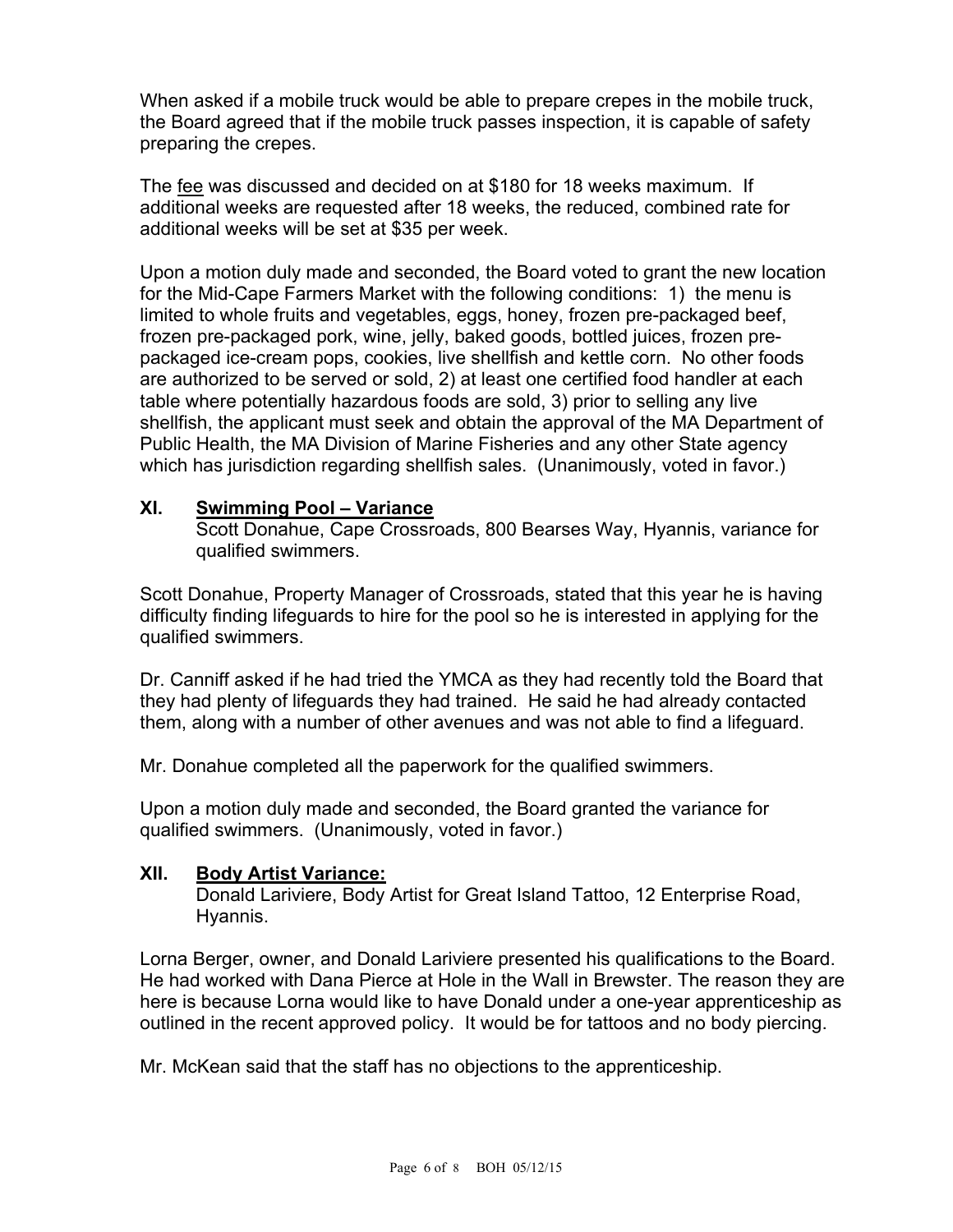Upon a motion duly made and seconded, the Board voted to approve the one-year apprenticeship for Donald Lariviere for tattoo and no piercing. (Unanimously, voted in favor.)

## **XIII. Old / New Business:**

A. Approval of the Minutes: April 7, 2015

Upon a motion duly made and seconded, the Board voted to approve the April 7, 2015 minutes with the minor changes made. (Unanimously, voted in favor.)

B. Article – Few Changes in Pool Rules.

The article was provided in the Board package as informational.

Next week, Mr. McKean and Dr. Miller will be meeting with Jessica of the Hyannis Chamber of Commerce and depending on the amount of interest in the changing of this Board's pool regulations is anticipated, the Board will either set up a separate special meeting for the pool regulation or it will be at the end of the regular September 2015 meeting.

C. Article – Septic pump-outs overly prescribed

The article was provided in the Board package as informational.

The Board said their meeting with George Heufelder, Director Barnstable County Health, two weeks ago greatly clarified some items. Every septic system is different depending on use, etc., and the need for pumping would vary greatly, as well. For some, every ten years is frequent enough in terms of nitrates and solids.

Dr. Miller said that in terms of removing phosphates, the Board may want to consider mandatory pumping for septic systems located upgradient of fresh water. It may be reasonable to require a pumping every 3-5 years in these cases. The phosphorus issue is poorly addressed presently. Dr. Miller asked Mr. McKean how difficult would it be to identify properties in these locations?

Mr. McKean said he would have to rely on the help of the Cape Cod Commission with Thomas Cambareri and others working on it. Mr. McKean said a setback would have to be established after finding out how far phosphorus travel to a lake (300 feet) and at what point to include properties close to groundwater located close to fresh water.

The Board is interested in exploring further into this.

D. Mary Schobel, owner, 102 Nyes Neck Road East, Centerville – follow up as deadline to connect to electricity or not live there was 5/11/15.